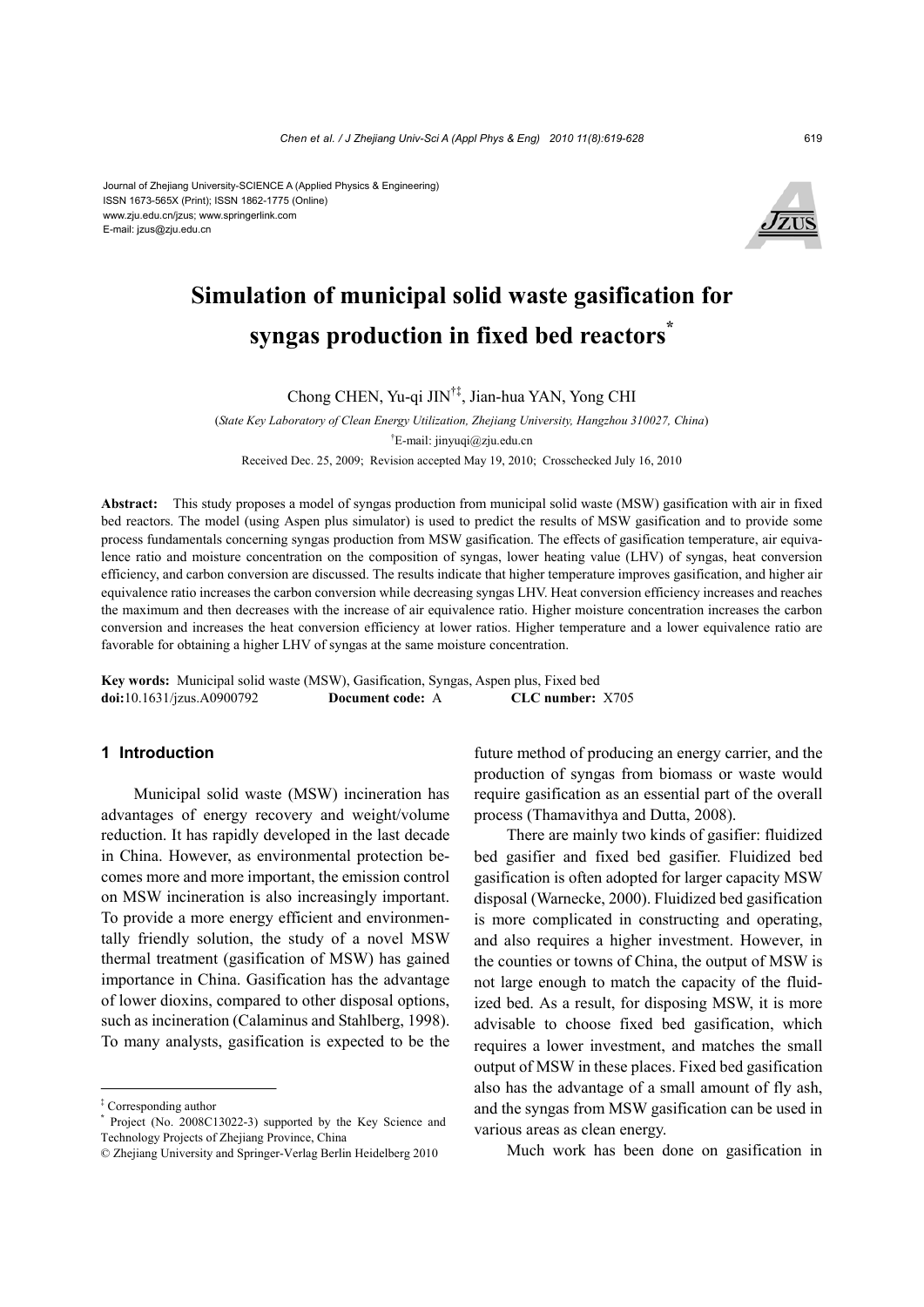fixed bed reactors. However, most of these fixed bed reactors are used to deal with biomass. Lv *et al*. (2007) developed a self-heated downdraft gasifier for hydrogen production from gasification of biomass with air and oxygen/steam. It was concluded that the content of  $H_2$  and CO reaches 63.27%–72.56% for biomass oxygen/steam gasification, while the content reaches 52.19%–63.31% for biomass air gasification. Niu *et al*. (2001) studied straw gasification in an updraft gasifier (household-type). The results showed that the lower heating value (LHV) of the syngas produced was 7.6–9.1 MJ/Nm<sup>3</sup>. Saravanakumar *et al*. (2007) developed an updraft gasifier for wood gasification. Friberg and Blasiak (2002) studied the effect of air flow rate on the gasification of three different sizes of wood. The results indicated that, although a controlled constant primary air flow is applied, the batch conversion of wood fuels is very dynamic. Dogru *et al*. (2002) studied the gasification of hazelnut shells in a downdraft gasifier. The optimum operation of the gasifier was found to be between 1.44 and  $1.47$  Nm<sup>3</sup>/kg of air fuel ratios at the values of  $4.06$ and 4.48 kg/h of wet feed rate, which produces gas (at a volumetric flow of  $8-9$  Nm<sup>3</sup>/h) with a good gross calorific value (GCV) of about 5  $MJ/m<sup>3</sup>$ . However, little has been done on MSW gasification in fixed bed reactors. To study MSW gasification in real fixed bed reactors, the first step is to simulate the process to understand the characteristics of MSW gasification. Many scholars have worked on simulation of gasification in fixed bed reactors (Kayal *et al*., 1997; Di Blasi *et al*., 2003; Gobel *et al*., 2007; Jarungthammachote and Dutta, 2007; Gerun *et al*., 2008; Sharma, 2008). Aspen plus has been widely used to simulate biomass gasification and MSW incineration in fluidized beds (Khoshnoodi and Lim, 1997; Sotudeh-Gharebaagh *et al*., 1998; Slapak *et al*., 2000; Mathieu and Dubuisson, 2002; de Jong *et al*., 2003; Zheng and Furimsky, 2003; Cimini *et al*., 2005; Zheng and Furimsky, 2005; Zhao *et al*., 2006; Chen *et al*., 2007; Jannelli and Minutillo, 2007; Nikoo and Mahinpey, 2008; Shen *et al*., 2008).

In this study, a novel process of air gasification of MSW in a fixed bed reactor is proposed. Aspen plus is adopted to simulate the entire process. The process simulation is conducted to demonstrate the possibly available efficiencies of a fixed bed, and evaluate the effects of air equivalence ratio, moisture

concentration and gasifier temperature on the LHV of syngas, the composition of syngas, heat conversion efficiency, and carbon conversion of MSW.

#### **2 Technical and modeling approach**

A fixed bed was designed for syngas production from MSW gasification (Fig. 1). It is divided into four sections: drying, pyrolysis, gasification, and combustion. It resembles an updraft fixed bed without injecting the flue gas (mainly  $CO<sub>2</sub>$ ) from the combustor back into the gasifier.



**Fig. 1 Process flowchart of municipal solid waste gasification in fixed bed**

In the process of MSW gasification, the temperature of pyrolysis and gasification sections will vary from 500 to 700 °C, and the temperature of combustion section is 900 °C. MSW is fed from the top of the fixed bed into the drying section, while one part of the air is fed directly into the gasification section from the bottom of the gasifier, and the other part of the air is fed into the combustion section for the combustion of char (in the residue from the bottom of the gasifier). Firstly, MSW is dried in the drying section, where part of the moisture of MSW evaporates, and the need of heat is provided by the heat exchange of syngas produced from the gasifier. Secondly, the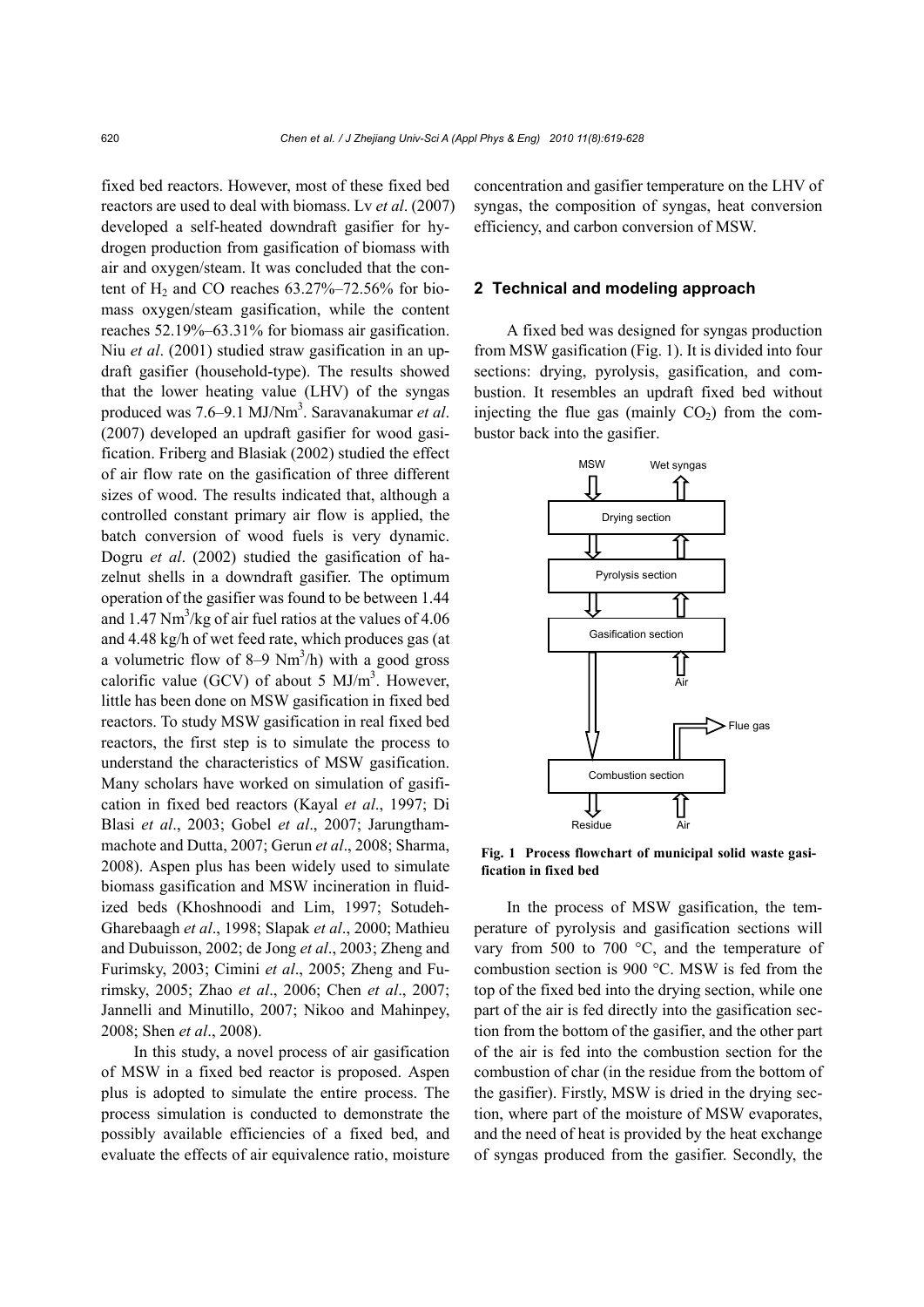dried MSW is decomposed in the pyrolysis section, where volatile compounds in MSW evaporate, and the carbon content of MSW is converted into char and syngas. Then in the gasification section, char is partly gasified with air and reacted with other gaseous compounds. Finally, the residue (unreacted char) from the bottom of gasifier is passed into the combustion section, where it is burned out to generate part of the heat needed for this reactor.

In this study, to simulate the processes of drying, pyrolysis, gasification and combustion, the software of Aspen plus is adopted. Aspen plus is widely accepted in the chemical industry as a design tool because of its ability to simulate a variety of steady-state processes ranging from single unit operation to complex processes involving many units (Sotudeh-Gharebaagh *et al*., 1998). It is based on a minimization of the Gibbs free energy at equilibrium. This implies that the residence time is long enough to allow the chemical reactions to reach an equilibrium state.

The flow chart of simulation for MSW gasification in a fixed bed is shown in Fig. 2. The simulation for the process of MSW gasification is set up based on balance of mass and energy, and chemical equilibrium among the overall process. The Aspen plus stoichiometric reactor, RSTOIC, was used to simulate the evaporation of moisture in the drying section. In this step, the moisture of the MSW is partly evaporated and then separated by the SSPLIT: the dried MSW is put into the next section, while the evaporated moisture is separated from it together with the syngas produced from the gasifier. The gasifier is composed of a pyrolysis section and a gasification section. The pyrolysis section is just a decomposer, so the block of RYIELD in Aspen plus was used. In this simulation of the pyrolysis section, MSW is decomposed into its constituting components, including hydrogen, carbon, oxygen, sulfur, nitrogen, and ash, by specifying the yield distribution according to the MSW ultimate analysis. The Aspen plus Gibbs reactor, RGIBBS, is based on the minimization of the Gibbs free energy at equilibrium; the whole simulation of drying, pyrolysis, gasification and combustion processes is based on the principle of minimization of Gibbs free energy, as a result, the block of RGIBBS in Aspen plus was used for gasification and combustion. The following assumptions are considered in the simulation of the whole process:

1. The whole process is in steady state and the reactions reach chemical equilibrium.

2. The heat exchange in a fixed bed is ideal and it is isothermal in the same section.

3. Char only contains carbon and ash; ash is inert and does not participate in chemical reactions.

4. The syngas produced from MSW gasification consists of  $H_2$ , CH<sub>4</sub>, H<sub>2</sub>O, CO, CO<sub>2</sub>, SO<sub>2</sub>, N<sub>2</sub>, NO, and  $NO<sub>2</sub>$ ; tar was not taken into account in the simulation.

Operating conditions and primary parameters in the simulation were as follows: ambient temperature 25 °C, gasifier temperature at the range of 500–700 °C, combustor temperature 900 °C, drying section heat duty 0 kJ/h, MSW flow rate 1.0 kg/h, air flow rate varies with the air equivalence ratio which ranges from 0.2 to 0.8, and system pressure  $1.013 \times 10^5$  Pa. As shown in Table 1, the characteristic (the proximate analysis and ultimate analysis) of MSW used in this study was an average value of that of MSW from different provinces in China.

#### **3 Results and discussion**

The effects of gasification temperature, air equivalence ratio and moisture concentration on the composition of syngas, LHV of syngas, heat conversion efficiency, and carbon conversion are discussed.



**Fig. 2 Simulation of municipal solid waste gasification in fixed bed**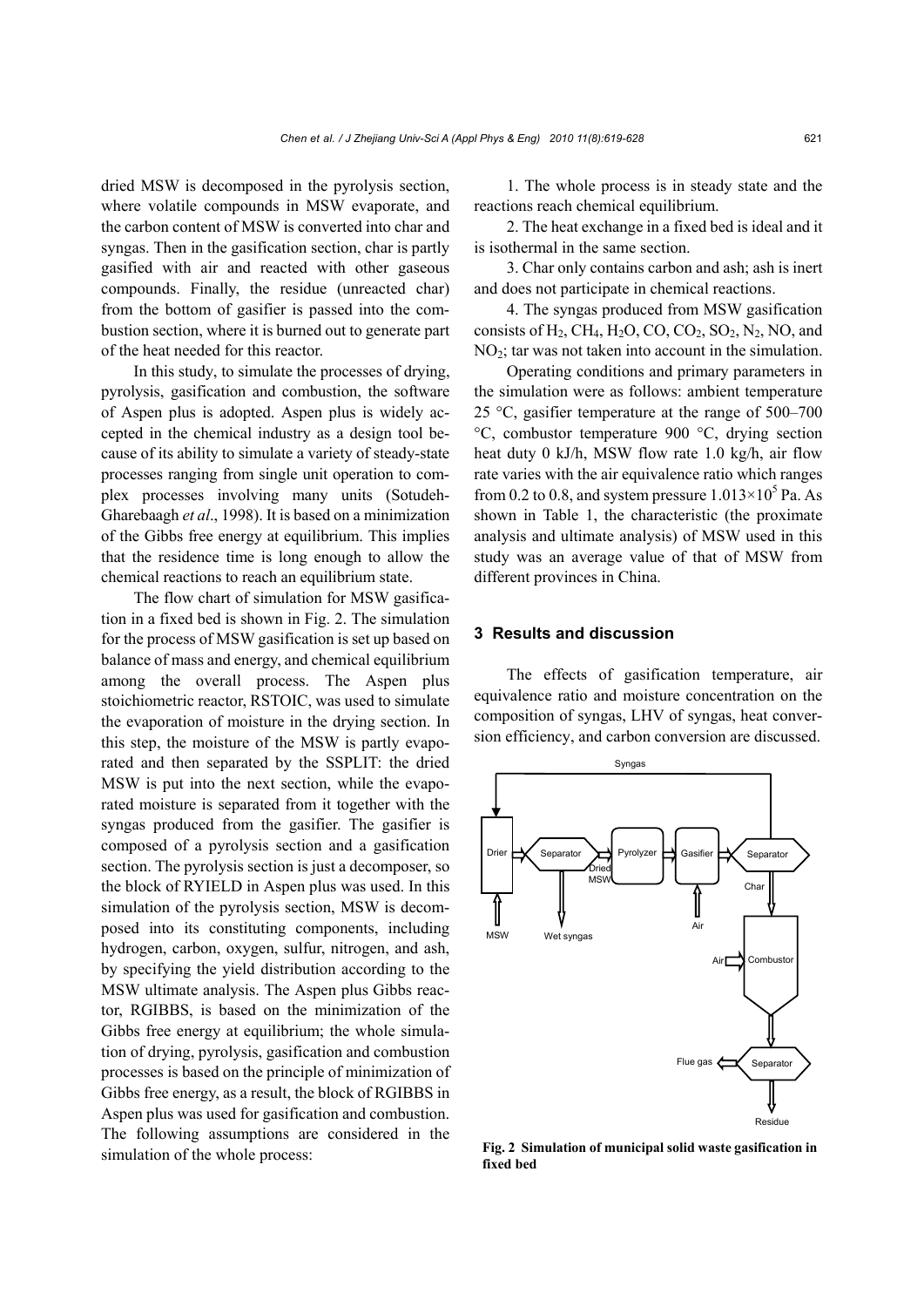| Property                              |                 | Value |
|---------------------------------------|-----------------|-------|
| Proximate analysis                    | Volatile matter | 46.15 |
| $(\%$ , w/w, dry basis)               | Fixed carbon    | 7.70  |
|                                       | Ash             | 46.15 |
| Ultimate analysis                     | C               | 30.77 |
| $(\%$ , w/w, dry basis)               | Н               | 4.62  |
|                                       | O               | 17.3  |
|                                       | N               | 0.77  |
|                                       | S               | 0.39  |
| High heating value (dry basis, kJ/kg) |                 | 13016 |
| Moisture $(\%$ , w/w)                 |                 | 48    |

**Table 1 Characteristics of MSW** 

## **3.1 Effect of gasifier temperature on syngas production**

The gasifier temperature was one of the most important factors on syngas production from MSW gasification in a fixed bed. It influences the equilibrium of the chemical reactions (Cimini *et al*., 2005). In this study, the gasifier temperature was varied between 500 and 700 °C. The results referring only to an air equivalence ratio of 0.4 are studied to analysis the effect of gasifier temperature on the MSW gasification. The composition of the syngas produced from gasification of MSW versus the gasifier temperature is shown in Fig. 3.



**Fig. 3 Effect of gasification temperature on gas composition** 

It can be clearly seen that  $H_2$  concentration was maintained around 35%–44% (mol/mol). It increased slightly as the gasifier temperature rose from 500 to 550 °C, and remained nearly invariable from 550 to 700 °C; while on the other hand,  $CH<sub>4</sub>$  decreased with an increase in temperature. Additionally, CO in the syngas increased observably as the gasifier temperature increased, whilst  $CO<sub>2</sub>$  decreased correspondingly. These trends can be attributed to the chemical reaction laws: higher temperatures favoured the products in endothermic reactions, and favoured the reactants in exothermic reactions. The concentration of each component of the syngas from MSW resulted from a series of chemical reactions in the gasifier (reactions  $(1)$ – $(6)$ ). Therefore, a simplified gasification mechanism could be explained by the following reactions (Skoulou *et al*., 2008):

| $-132$ kJ/mol, | (1) |
|----------------|-----|
| $-206$ kJ/mol, | (2) |
| $-173$ kJ/mol, | (3) |
| $+393$ kJ/mol, | (4) |
| $-165$ kJ/mol, | (5) |
| $+110$ kJ/mol. | (6) |
|                |     |

Therefore, as the temperature increased,  $CH<sub>4</sub>$  concentration would decrease following endothermic reactions (2) and (5).  $H_2$  concentration would increase following endothermic reactions (1), (2), (5) and CO concentration would increase according to endothermic reactions  $(1)$ ,  $(2)$ ,  $(3)$  that prevail over exothermic reaction (6). Although endothermic reaction (5) releases  $CO<sub>2</sub>$  (and the  $CO<sub>2</sub>$  concentration should increase), the  $CO<sub>2</sub>$  concentration decreased as the temperature increased. This is because endothermic reaction (3) was more dominant, placing the reaction toward the right, and resulting in the increase of CO and decrease of  $CO<sub>2</sub>$  as the temperature increased.

Fig. 4 shows the LHV of syngas from MSW gasification. The LHV increases as temperature rises. The LHV calculation is shown below:

$$
LHV = (119950.4 \times n_{H_2} + 10103.9 \times n_{CO} + 50009.3 \times n_{CH_4}) / V,
$$
 (7)

where  $n_{\text{CO}}$ ,  $n_{\text{H}_2}$  and  $n_{\text{CH}_4}$  are the molar yields of those gases in syngas,  $V$  is the volume of syngas,  $m^3$ , and the unit of LHV is  $kJ/Nm<sup>3</sup>$ .

The LHV of syngas increased as temperature rose from 500 to 650 °C (the maximum value was about  $4500 \text{ kJ/Nm}^3$ , and then it remained nearly constant from 650 to 700 °C.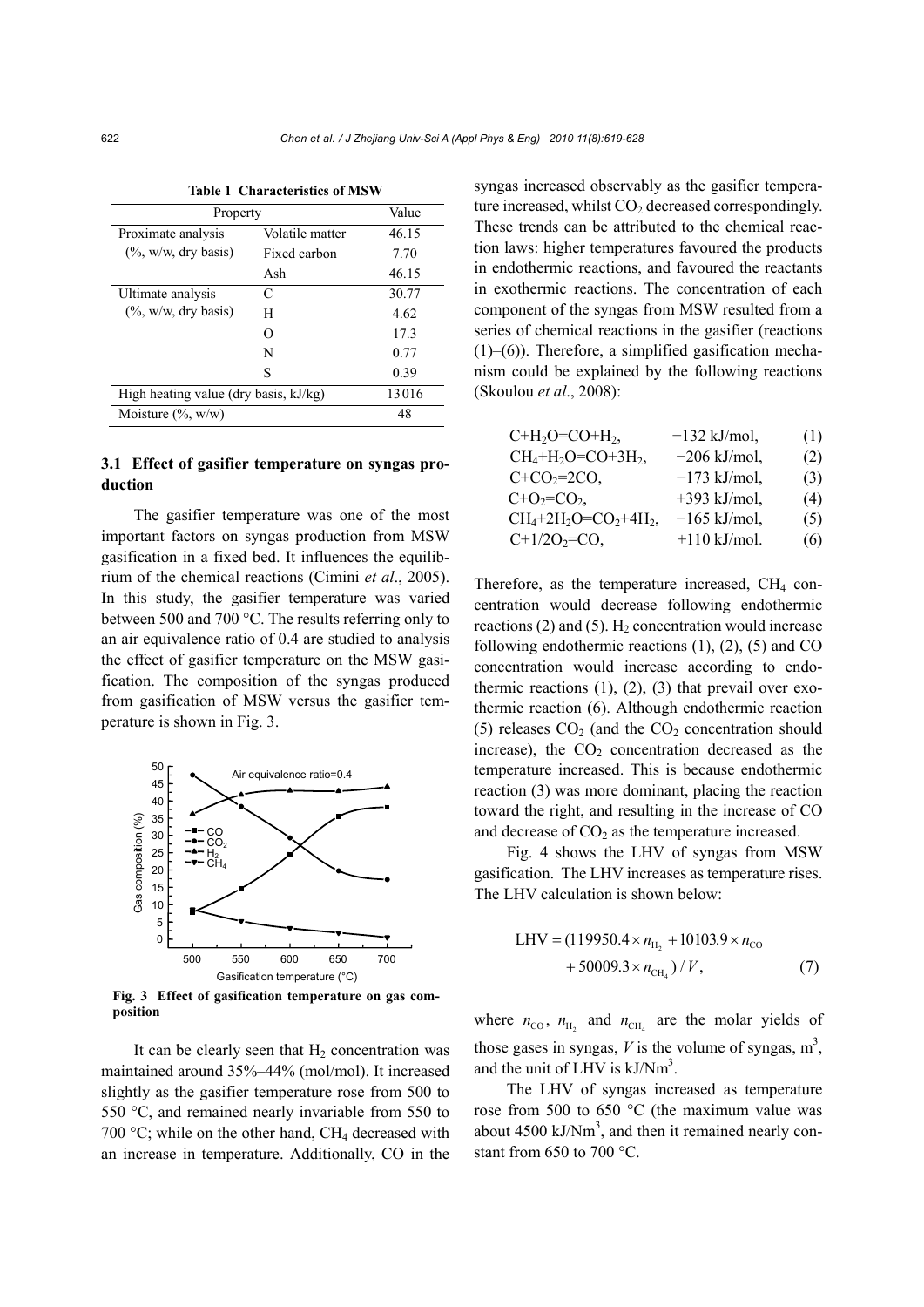Variation of heat conversion efficiency of syngas and carbon conversion of MSW could be used to investigate the effect of temperature on MSW gasification. The definitions of those two parameters were respectively defined in Eqs. (8) and (9).

$$
q = \frac{m_1}{m_2},\tag{8}
$$

$$
\theta = \frac{Q \times V}{m_{\text{MSW}}},\tag{9}
$$

where  $q$  is the carbon conversion of MSW,  $m_1$  is the weight of carbon in the syngas,  $kg, m<sub>2</sub>$  is the weight of carbon of MSW fed into the system, kg, *θ* is heat conversion efficiency of syngas, kJ/kg, *Q* is the LHV of the syngas (dry) yield in the gasifier,  $kJ/Nm<sup>3</sup>$ , and  $m_{\text{MSW}}$  is the weight of MSW fed into the system, kg.



**Fig. 4 Effect of gasification temperature on LHV of the syngas**

Carbon conversion and heat conversion efficiency of MSW versus the gasifier temperature is shown in Fig. 5. Carbon conversion and heat conversion efficiency of MSW appeared almost the same in terms of variation with the gasifier temperature. There was an obvious increase in heat conversion efficiency of the syngas, from 2500 to 5000 kJ/kg MSW at the temperature range of 500 to 650 °C. Heat conversion efficiency reached its maximum of 5000 kJ/kg MSW at 650 °C, and then remained almost constant. With an increase in temperature, more carbon of MSW reacted in the gasifier, and consequently resulted in an increase of carbon transferred into syngas. And there was no fixed carbon left in the residues at 650 °C. It can be concluded from the results of Figs. 3–5 that the favorable gasifier temperature for syngas production should be 650 °C for the air equivalence ratio of 0.4.



**Fig. 5 Effect of gasification temperature on carbon conversion and heat conversion efficiency** 

## **3.2 Effect of air equivalence ratio on syngas production**

The effect of air equivalence ratio on syngas yield from MSW gasification in a fixed bed was also studied. In this study, air equivalence ratio is defined as the ratio of the amount of air (oxygen) needed per weight of MSW for complete combustion (under stoichiometric conditions). Thus, the change of the amount of air that supplied in the gasifier would have a strong affect on the process that leads to two extreme operating conditions: one to full gasification towards CO and another to full combustion towards CO2 (Skoulou *et al*., 2008), and it would have a strong effect on the gas composition. The air equivalence ratio was varied between the ranges of 0.2–0.8 by varying flux of air while keeping MSW flux constant. Fig. 6 indicates the influence of air equivalence ratio on gas composition according to a gasifier temperature of 600  $^{\circ}$ C. H<sub>2</sub> content decreased smoothly as the air equivalence ratio increased.  $CO<sub>2</sub>$  and  $CO$  contents increased smoothly while the air equivalence ratio rose from 0.2 to 0.5, and then as the ratio kept increasing,  $CO$  content dropped while  $CO<sub>2</sub>$  content presented an opposite trend. CO concentration reached a maximum of 26% at the air equivalence ratio of 0.5. This can be explained by reactions (4) and  $(6)$ :  $CO<sub>2</sub>$  and  $CO$  contents increased as the ratio rose in a lower range, as the ratio increased higher enough, reaction (4) would prevail over reaction (6) (higher equivalence ratios means that there is more oxygen supply in the reactor and favors consequently the oxidation reactions), and this would cause a decrease of CO content and an increase of the  $CO<sub>2</sub>$  content. The decrease of CH<sub>4</sub> content was much smaller.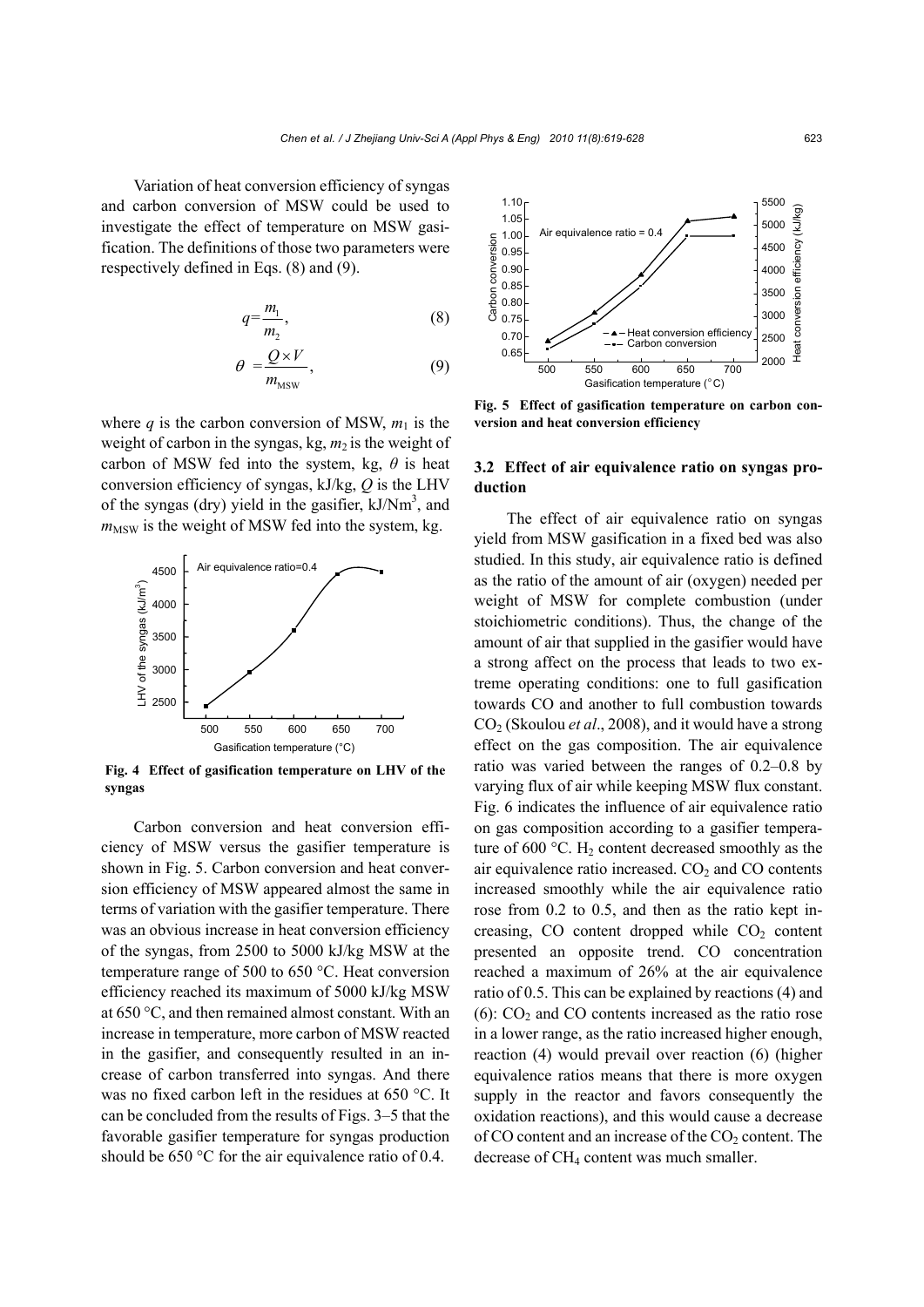The influence of air equivalence ratio on the LHV of syngas is given in Fig. 7. The LHV decreased remarkably as the equivalence ratio increased. The maximum LHV of syngas achieved at 600 °C is 4974  $kJ/Nm<sup>3</sup>$  at the equivalence ratio of 0.2. LHV of syngas would decrease according to a further increase of the equivalence ratio, which can be probably explained by oxidation reactions (4) and (6) and the increasing volume of noncombustible gas (especially  $N_2$  in the air).



**Fig. 6 Effect of air equivalence ratio on gas composition**



**Fig. 7 Effect of air equivalence ratio on LHV of the syngas**

The influence of the air equivalence ratio on carbon conversion and heat conversion efficiency of MSW is shown in Fig. 8. Heat conversion efficiency of MSW increased as the equivalence ratio increased, and reached the maximum heat conversion efficiency (4116 kJ/kg) at the equivalence ratio of around 0.5 at 600 °C. Then it followed an opposite trend as the ratio continued increasing. This can be explained by the fact that as the equivalence ratio increases, exothermic reactions (4) and (6) are favored, which will provide more heat to the decomposition and gasification sections. However, the heating value of syngas will become lower due to further oxidation reaction (reaction (4)), which leads to more  $CO<sub>2</sub>$  production but less combustible gases. As a result, it is very important to choose a proper equivalence ratio at a certain gasifier temperature to get higher heat conversion efficiency. Lower or higher air equivalence ratios result in lower gasification temperatures or deterioration of heating values of syngas due to combustible gas consumption (Yang *et al*., 2006). At higher temperatures (700 °C) it seemed that a lower equivalence ratio (around 0.3) was more favorable towards achieving higher heat conversion efficiency (maximum of 5779 kJ/kg).



**Fig. 8 Effect of air equivalence ratio on heat conversion efficiency and carbon conversion** 

As shown in Fig. 8, carbon conversion increased linearly and reached a maximum value of 1 at the ratio of 0.5 with an increase of air equivalence ratio. This means that the carbon of MSW had already completely reacted as the ratio increased to 0.5. This can be explained by the oxidation reactions (3), (4), and (6).

To summarize, from the results shown in Figs. 6–8, the conclusion can be made that the favorable air equivalence ratio for syngas production should be 0.5 for the temperature of 600 °C in the gasifier. Considering the higher moisture concentration of Chinese MSW, it is necessary to study the influence of moisture concentration of dried MSW on syngas production.

## **3.3 Effect of moisture concentration on syngas production**

Considering that the moisture concentration in the MSW in China is very high (around 40%), it is necessary to demonstrate the effect of the moisture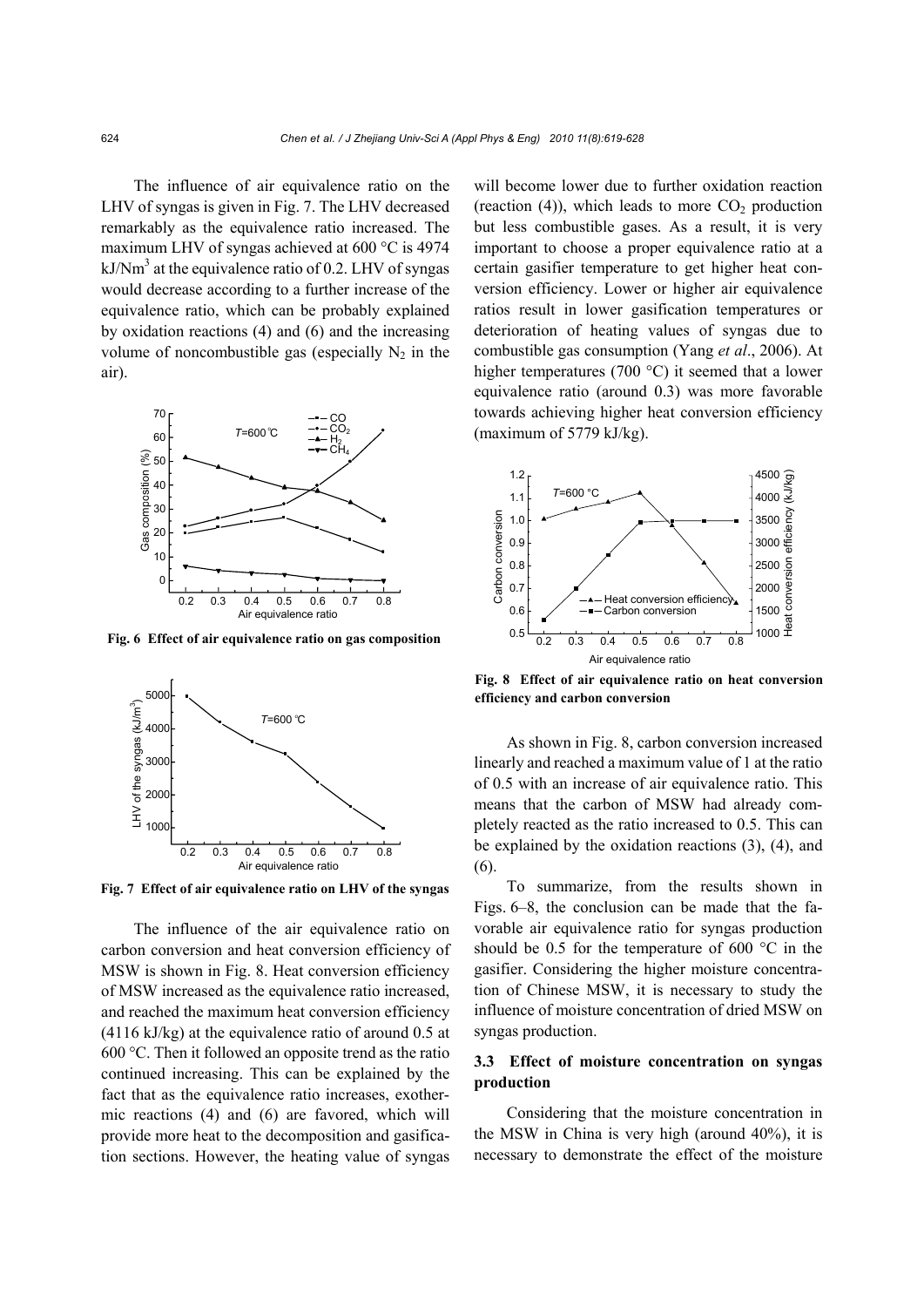concentration on syngas production from gasification of MSW. In this study, the moisture concentration was varied by changing the dry efficiency (the ratio of moisture that vaporized from MSW input) in the dry reactor (RSTOIC). The air equivalence ratio varied in the range of 0.2–0.8 at different gasifier temperatures of 500, 600, and 700 °C, respectively. Moisture concentration of the dried MSW as the input of the gasifier was set at 5%, 20%, and 30%, respectively.

It can be clearly seen that moisture strengthened the carbon conversion due to reaction (1) (Fig. 9). The higher moisture concentration (that means higher H2O concentration) prohibited the reactants in reaction (1), and as a result, the carbon decreased and carbon conversion increased.



 **Fig. 9 Carbon conversion at different moisture concentrations according to air equivalence ratio**

From Fig. 10, it can be seen that the LHV of syngas produced from MSW gasification had a decreasing trend as the equivalence ratio increased at different settings of the gasifier temperature. As shown in Fig. 10a, a higher moisture concentration contributed to a higher LHV of syngas at the lower equivalence ratio (below 0.5) with the gasifier temperature of 500 °C. This can be explained by reactions (1) and (2); the increase of  $H_2O$  would promote the reactions towards the right direction. As a result, the increase of  $CO$  and  $H<sub>2</sub>$  would improve the LHV of syngas. As the ratio continued increasing, the effect of moisture concentration was the opposite, i.e., a higher moisture concentration resulted in a lower LHV of syngas. This was achieved mainly due to the increase in the incombustible gas  $H<sub>2</sub>O$  (mainly moisture concentration) that diluted the syngas, and the increase in  $CO<sub>2</sub>$  (reactions (4) and (5)). The same trend can be seen in Figs. 10b and 10c, and the higher the gasifier temperature, the less positive the effect of the moisture concentration on improving the syngas LHV. This is more obvious in Fig. 11, showing that a further increase of the ratio at 600 °C resulted in nearly the same heat conversion efficiency at different moisture concentrations, so the LHV decreased as the moisture concentration increased. As the gasifier temperature



**Fig. 10 LHV of the syngas at different moisture concentrations according to air equivalence ratio**  (a) *T*=500 °C; (b) *T*=600 °C; (c) *T*=700 °C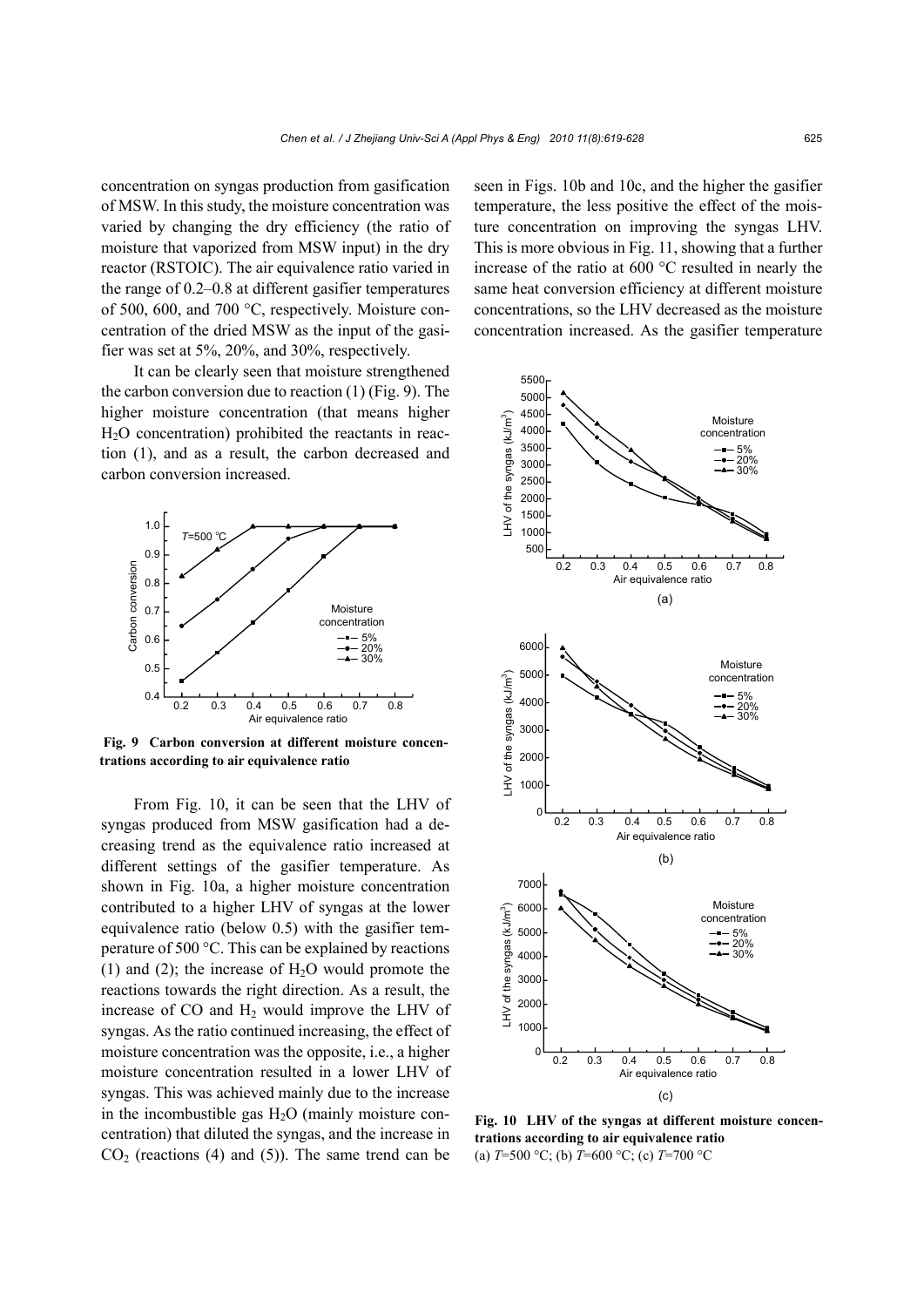

**Fig. 11 Heat conversion efficiency at different moisture concentrations according to air equivalence ratio**

increased to 700 °C, syngas LHV was lower at a moisture concentration of 30% compared to a moisture concentration of 5%. The maximum value of LHV  $(6741 \text{ kJ/Nm}^3)$  was achieved at the moisture concentration of 20% (700 °C, 0.2), which was a little higher than that  $(6598 \text{ kJ/Nm}^3)$  achieved at the moisture concentration of 5% (700 °C, 0.2). The higher moisture concentration required more heat for evaporation, thus a lower moisture concentration is more favorable. The increase of moisture concentration might thus not result in an increase of LHV of syngas produced from the gasification of MSW. This depends on the gasifier temperature and the air equivalence ratio. A higher temperature and lower equivalence ratio is favorable for achieving a higher LHV of syngas at a given moisture concentration. However, the increase of the moisture concentration provides a higher LHV at lower temperatures (below 700 °C). On the other hand, it increases the requirements of heat in gasifier for the vaporization of  $H_2O$ : latent heat of  $H_2O$  was higher in the gasifier than that in the dry reactor (the temperature is lower than that of the gasifier).

#### **4 Conclusions**

In this paper, the simulation of MSW gasification for syngas production in a fixed bed reactor was developed using the Aspen plus simulator. The simulation was used to predict the results of MSW gasification, and to provide some process fundamentals about syngas production from MSW gasification. The effects of gasification temperature, air equivalence ratio, and moisture concentration on the composition of syngas, lower heating value of syngas, carbon conversion, and heat conversion efficiency are evaluated. The simulation results from this paper can be summarized as follows:

1. High temperatures increased the LHV, heat conversion efficiency, and carbon conversion. The effective temperature of the gasifier for syngas production should be 650 °C for the air equivalence ratio of 0.4.

2. A high air equivalence ratio increased the carbon conversion, while decreasing the LHV. Heat conversion efficiency increased and reached a maximum, then decreased while the ratio increased. The favorable air equivalence ratio of the gasifier for syngas production should be 0.5 for the gasifier temperature of 600 °C.

3. High moisture concentration might not improve the gasification process. The increase of moisture concentration might not result in the increase of LHV of syngas produced from the gasification of MSW; it depends on the gasifier temperature and the air equivalence ratio: the maximal LHV (5976 kJ/Nm<sup>3</sup>) at 600 °C was achieved at the moisture concentration of 30% while the maximal LHV  $(6598 \text{ kJ/Nm}^3)$  at 700 °C was achieved at 5%. High moisture concentration increased the carbon conversion and the heat conversion efficiency at lower ratio. A higher temperature and a lower equivalence ratio is most favorable for achieving a higher LHV of syngas at a given moisture concentration.

The results of the simulation indicate that gasification of MSW in fixed bed reactors is a feasible method of producing syngas. Since the whole process of the simulation was proposed under many ideal conditions, there are considerable demands to improve real operations. In real operations, the heat conduction should be greatly improved in the fixed bed reactors and MSW should be well pretreated to achieve the assumptions that are considered in the simulation process, while the gasification should be controlled under the conditions that were concluded from the results of the simulation.

#### **References**

Calaminus, B., Stahlberg, R., 1998. Continuous in-line gasification/vitrification process for thermal waste treatment: process technology and current status of projects. *Waste Management*, **18**(6-8):547-556. [doi:10.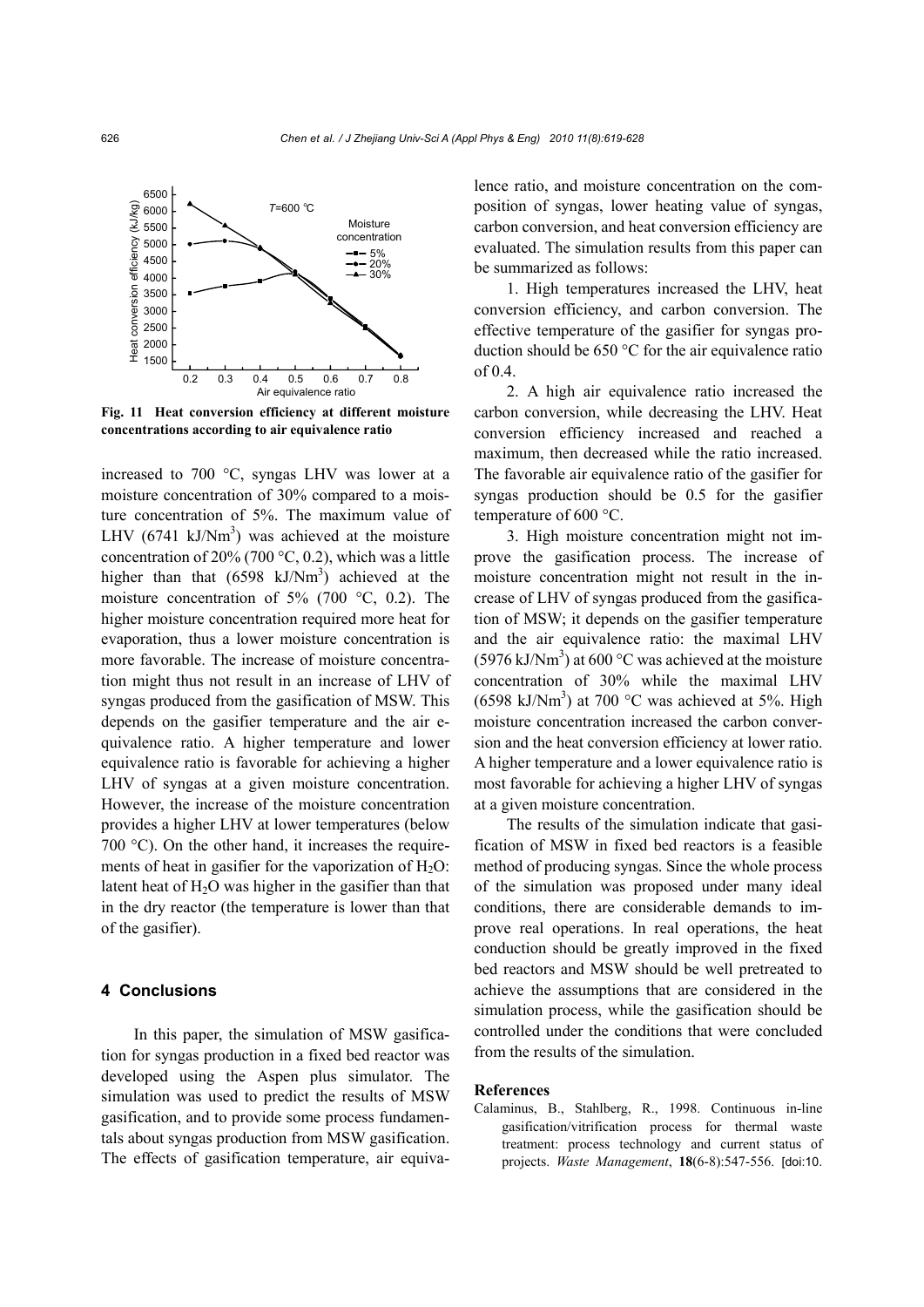1016/S0956-053X(98)00136-6]

- Chen, H.P., Zhao, X.F., Mi, T., Dai, Z.H., 2007. Simulation of biomass gasification by ASPEN PLUS. *Journal of Huazhong University of Science & Technology (Nature Science Edition)*, **35**(9):49-52 (in Chinese).
- Cimini, S., Prisciandaro, M., Barba, D., 2005. Simulation of a waste incineration process with flue-gas cleaning and heat recovery sections using Aspen Plus. *Waste Management*, **25**(2):171-175. [doi:10.1016/j.wasman.2004.12.005]
- de Jong, W., Unal, O., Andries, J., Hein, K.R.G., Spliethoff, H., 2003. Biomass and fossil fuel conversion by pressurised fluidised bed gasification using hot gas ceramic filters as gas cleaning. *Biomass & Bioenergy*, **25**(1):59-83. [doi:10. 1016/S0961-9534(02)00186-1]
- Di Blasi, C.D., Branca, C., Sparano, S., Lamantia, B., 2003. Drying characteristics of wood cylinders for conditions pertinent to fixed-bed countercurrent gasification. *Biomass & Bioenergy*, **25**(1):45-58. [doi:10.1016/S0961- 9534(02)00180-0]
- Dogru, M., Howarth, C.R., Akay, G., Keskinler, B., Malik, A.A., 2002. Gasification of hazelnut shells in a downdraft gasifier. *Energy*, **27**(5):415-427. [doi:10.1016/S0360- 5442(01)00094-9]
- Friberg, R., Blasiak, W., 2002. Measurements of mass flux and stoichiometry of conversion gas from three different wood fuels as function of volume flux of primary air in packed-bed combustion. *Biomass & Bioenergy*, **23**(3): 189-208. [doi:10.1016/S0961-9534(02)00048-X]
- Gerun, L., Paraschiv, M., Vijeu, R., Bellettre, J., Tazerout, M., Gobel, B., Henriksen, U., 2008. Numerical investigation of the partial oxidation in a two-stage downdraft gasifier. *Fuel*, **87**(7):1383-1393. [doi:10.1016/j.fuel.2007.07.009]
- Gobel, B., Henriksen, U., Jensen, T.K., Qvale, B., Houbak, N., 2007. The development of a computer model for a fixed bed gasifier and its use for optimization and control. *Bioresource Technology*, **98**(10):2043-2052. [doi:10. 1016/j.biortech.2006.08.019]
- Jannelli, E., Minutillo, M., 2007. Simulation of the flue gas cleaning system of an RDF incineration power plant. *Waste Management*, **27**(5):684-690. [doi:10.1016/j. wasman.2006.03.017]
- Jarungthammachote, S., Dutta, A., 2007. Thermodynamic equilibrium model and second law analysis of a downdraft waste gasifier. *Energy*, **32**(9):1660-1669. [doi:10.1016/j.energy.2007.01.010]
- Kayal, T.K., Chakravarty, M., Biswas, G.K., 1997. Mathematical modelling of steady state updraft gasification of jute stick particles of definite sizes packed randomly—An analytical approach. *Bioresource Technology*, **60**(2):131-141. [doi:10.1016/S0960-8524(96) 00135-6]
- Khoshnoodi, M., Lim, Y.S., 1997. Simulation of partial oxidation of natural gas to synthesis gas using ASPEN PLUS. *Fuel Processing Technology*, **50**(2-3):275-289. [doi:10.1016/S0378-3820(96)01079-X]
- Lv, P., Yuan, Z.H., Ma, L.L., Wu, C.Z., Chen, Y., Zhu, J.X.,

2007. Hydrogen-rich gas production from biomass air and oxygen/steam gasification in a downdraft gasifier. *Renewable Energy*, **32**(13):2173-2185. [doi:10.1016/ j.renene.2006.11.010]

- Mathieu, P., Dubuisson, R., 2002. Performance analysis of a biomass gasifier. *Energy Conversion and Management*, **43**(9-12):1291-1299. [doi:10.1016/j.fuproc.2005.08.004]
- Nikoo, M.B., Mahinpey, N., 2008. Simulation of biomass gasification in fluidized bed reactor using ASPEN PLUS. *Biomass & Bioenergy*, **32**(12):1245-1254. [doi:10.1016/ j.biombioe.2008.02.020]
- Niu, J.X., Liu, Z.F., Zhang, W.J., Wu, Y.J., Li, Z.H., 2001. Research and exploitation of the up-suck straw gasification technology. *Journal of the Hebei Academy of Sciences*, **18**(1):36-38 (in Chinese).
- Saravanakumar, A., Haridasan, T.M., Reed, T.B., Bai, R.K., 2007. Experimental investigations of long stick wood gasification in a bottom lit updraft fixed bed gasifier. *Fuel Processing Technology*, **88**(6):617-622. [doi:10.1016/ j.fuproc.2007.02.003]
- Sharma, A.K., 2008. Equilibrium modeling of global reduction reactions for a downdraft (biomass) gasifier. *Energy Conversion and Management*, **49**(4):832-842. [doi:10. 1016/j.enconman.2007.06.025]
- Shen, L., Gao, Y., Xiao, J., 2008. Simulation of hydrogen production from biomass gasification in interconnected fluidized beds. *Biomass & Bioenergy*, **32**(2):120-127. [doi:10.1016/j.biombioe.2007.08.002]
- Skoulou, V., Zabaniotou, A., Stavropoulos, G., Sakelaropoulos, G., 2008. Syngas production from olive tree cuttings and olive kernels in a downdraft fixed-bed gasifier. *International Journal of Hydrogen Energy*, **33**(4):1185- 1194. [doi:10.1016/j.ijhydene.2007.12.051]
- Slapak, M.J.P., van Kasteren, J.M.N., Drinkenburg, A.A.H., 2000. Design of a process for steam gasification of PVC waste. *Resources Conservation and Recycling*, **30**(2):81- 93. [doi:10.1016/S0921-3449(00)00047-1]
- Sotudeh-Gharebaagh, R., Legros, R., Chaouki, J., Paris, J., 1998. Simulation of circulating fluidized bed reactors using ASPEN PLUS. *Fuel*, **77**(4):327-337. [doi:10.1016S0016-2361(97)00211-1]
- Thamavithya, M., Dutta, A., 2008. An investigation of MSW gasification in a spout-fluid bed reactor. *Fuel Processing Technology*, **89**(10):949-957. [doi:10.1016/j.fuproc.2008. 03.003]
- Warnecke, R., 2000. Gasification of biomass: comparison of fixed bed and fluidized bed gasifier. *Biomass & Bioenergy*, **18**(6):489-497. [doi:10.1016/S0961-9534(00) 00009-X]
- Yang, H.P., Yan, R., Chen, H.P., Lee, D.H., Liang, D.T., Zheng, C.G., 2006. Pyrolysis of palm oil wastes for enhanced production of hydrogen rich gases. *Fuel Processing Technology*, **87**(10):935-942. [doi:10.1016/j.fuproc.2006. 07.001]
- Zhao, Y.H., Hao, W., Xu, Z.H., 2006. Conceptual design and simulation study of a co-gasification technology. *Energy*